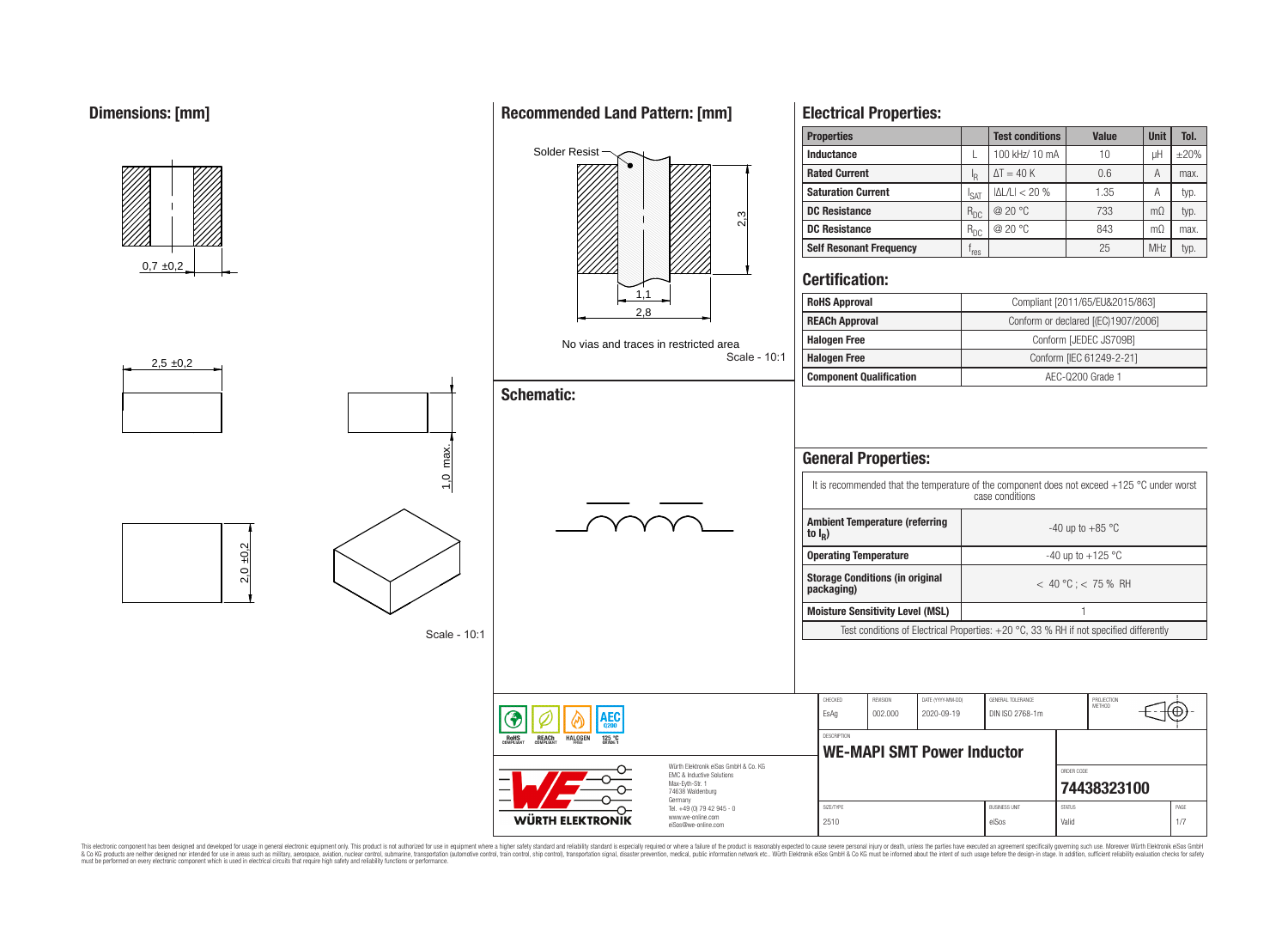

This electronic component has been designed and developed for usage in general electronic equipment only. This product is not authorized for subserved requipment where a higher selection equipment where a higher selection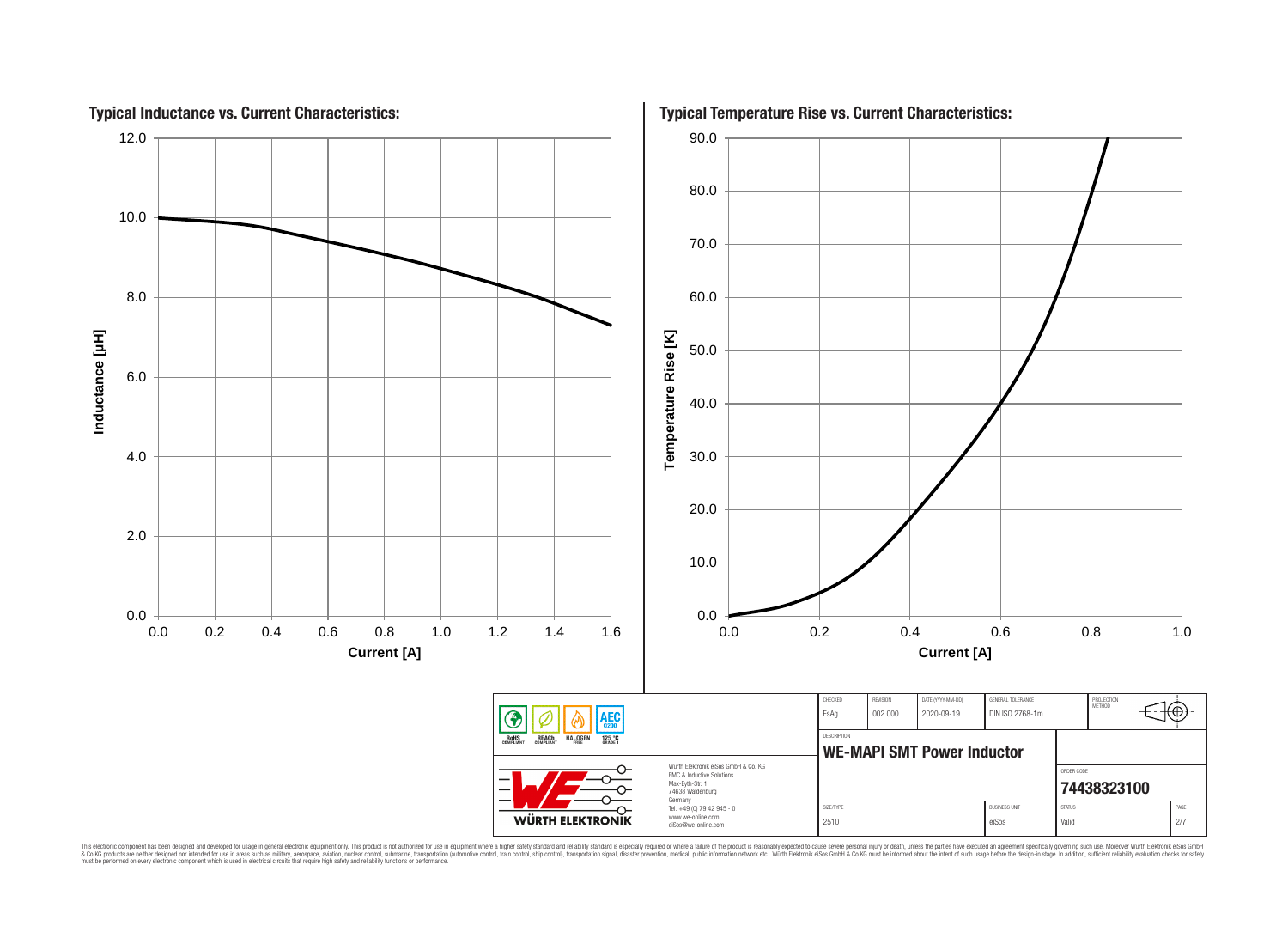# **Typical Impedance Characteristics:**



This electronic component has been designed and developed for usage in general electronic equipment only. This product is not authorized for use in equipment where a higher safely standard and reliability standard si espec & Ook product a label and the membed of the seasuch as marked and as which such a membed and the such assume that income in the seasuch and the simulation and the such assume that include to the such a membed and the such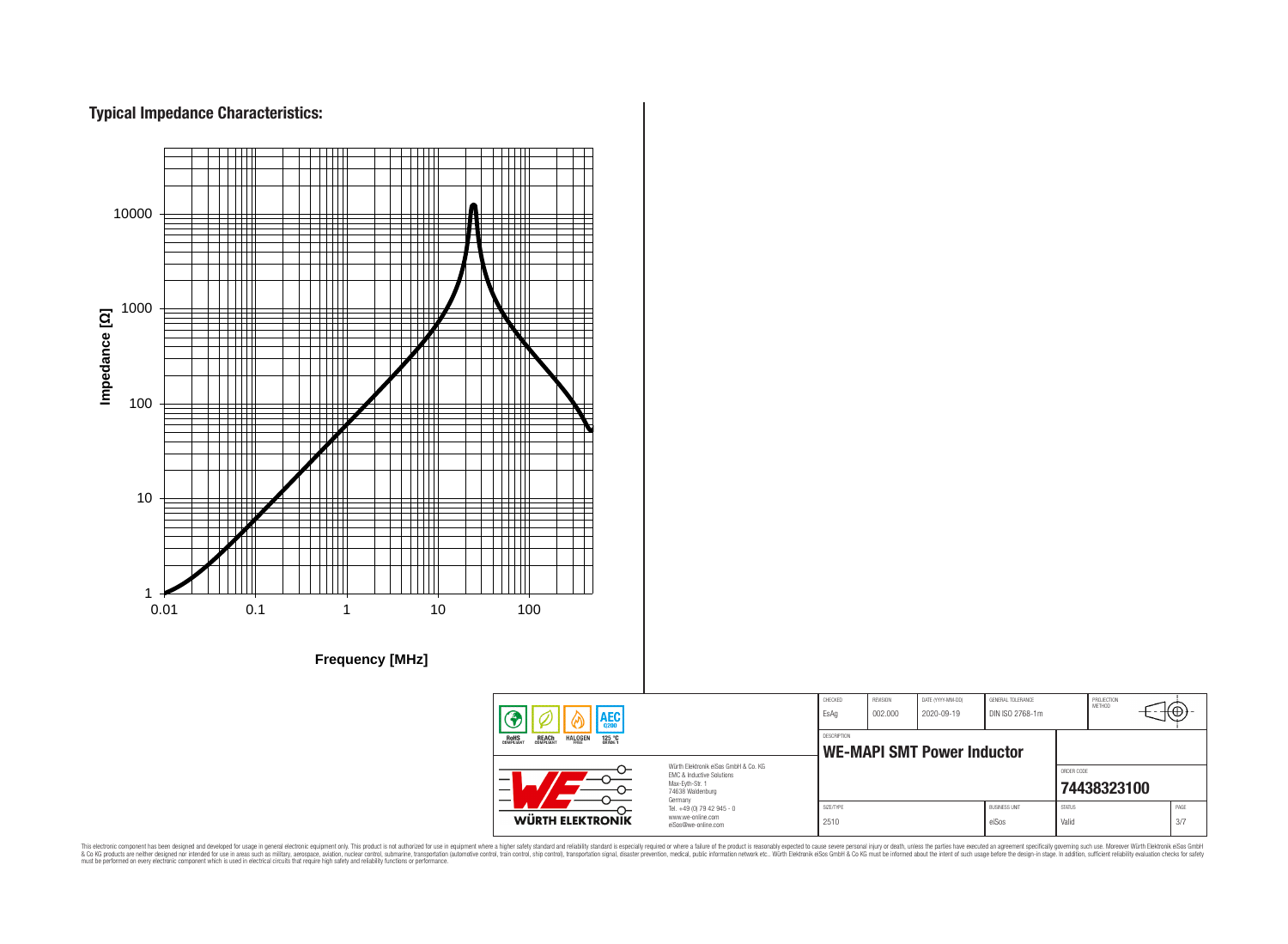#### **Packaging Specification - Reel: [mm] Packaging Specification - Tape and Reel: [mm]** P0 K0 A P2 W3 D0 T Ĕц W1 close to center B DLL. z A $\geq$  $\Omega$ ន C ╚ ╪ است Top Cover N Tape W2 D<sub>1</sub> P1 T1 A A0 T2 End End Start  $\begin{array}{ccc} \text{Feeding direction} \longrightarrow & \text{Stat} \end{array}$ detail B B Cover Tape Top (+ Cover Tape Chip Cavity Sprocket Hole  $\oplus$  $\oplus$  $\cdot \left( \! \! + \! \right)$ ″ Ø ′⊗ Components  $\Box$  No Component Embossment No Component Bottom min.160mm min.100mm Cover Tape Cover Tape min. 400mm **T2 P2 D0 D1 E1 E2 F** (mm) Material Qty.<br>  $\begin{array}{c|c}\n\hline\n\text{f} & \text{Materal} \\
\hline\n\text{f} & \text{g}\n\end{array}$ **W1 W2 W3 W3 B0 W T T1 K0 P0 P1 A (mm) B C D (mm) N Tape Type (mm) Material**  $\frac{(\text{mm})}{+0.1/-0.0}$  **(mm) (mm) (mm) (pcs.)**  $\frac{(mm)}{+1.5}$  **(mm)** *f*<sub>mm</sub>  **(mm) (mm) (mm) (mm) (mm) (mm) (mm) (mm) (mm) (mm) (mm) (mm) (mm) (mm)** typ. typ. +0,3/ -0,1 ref. max. typ. typ. ±0,1 ±0,1 ±0,05 +0,1/ -0,0 min. ±0,1 min. ±0,05 ± 2,0 min. min. min. min. +1,5 max. min. max. 178 1.5 12.8 20.2 50 8.4 14.4 7.9 10.9 Polystyrene/ Polyurethane 2a 2,30 2,75 8,00 0,22 0,10 1,8 1,30 4,00 4,00 2,00 1,50 0,30 1,75 6,25 3,50 Polystyrene 3000 CHECKED REVISION DATE (YYYY-MM-DD) GENERAL TOLERANCE PROJECTION<br>METHOD 16 EsAg 002.000 2020-09-19 DIN ISO 2768-1m AEC (1 165° - 180° **DESCRIPTION RoHS** REACH **HALOGEN** 125 °C **WE-MAPI SMT Power Inductor** Würth Elektronik eiSos GmbH & Co. KG ORDER CODE EMC & Inductive Solutions Max-Eyth-Str. 1 **[74438323100](https://katalog.we-online.de/en/pbs/WE-MAPI/74438323100)** 74638 Waldenburg Germany

This electronic component has been designed and developed for usage in general electronic equipment only. This product is not authorized for subserved requipment where a higher selection equipment where a higher selection

**WÜRTH ELEKTRONIK** 

Tel. +49 (0) 79 42 945 - 0 www.we-online.com eiSos@we-online.com

SIZE/TYPE BUSINESS UNIT STATUS PAGE 2510 eiSos | Valid 4/7

**Pull-of force**

Tape width **8 mm** 0,1 N - 1,0 N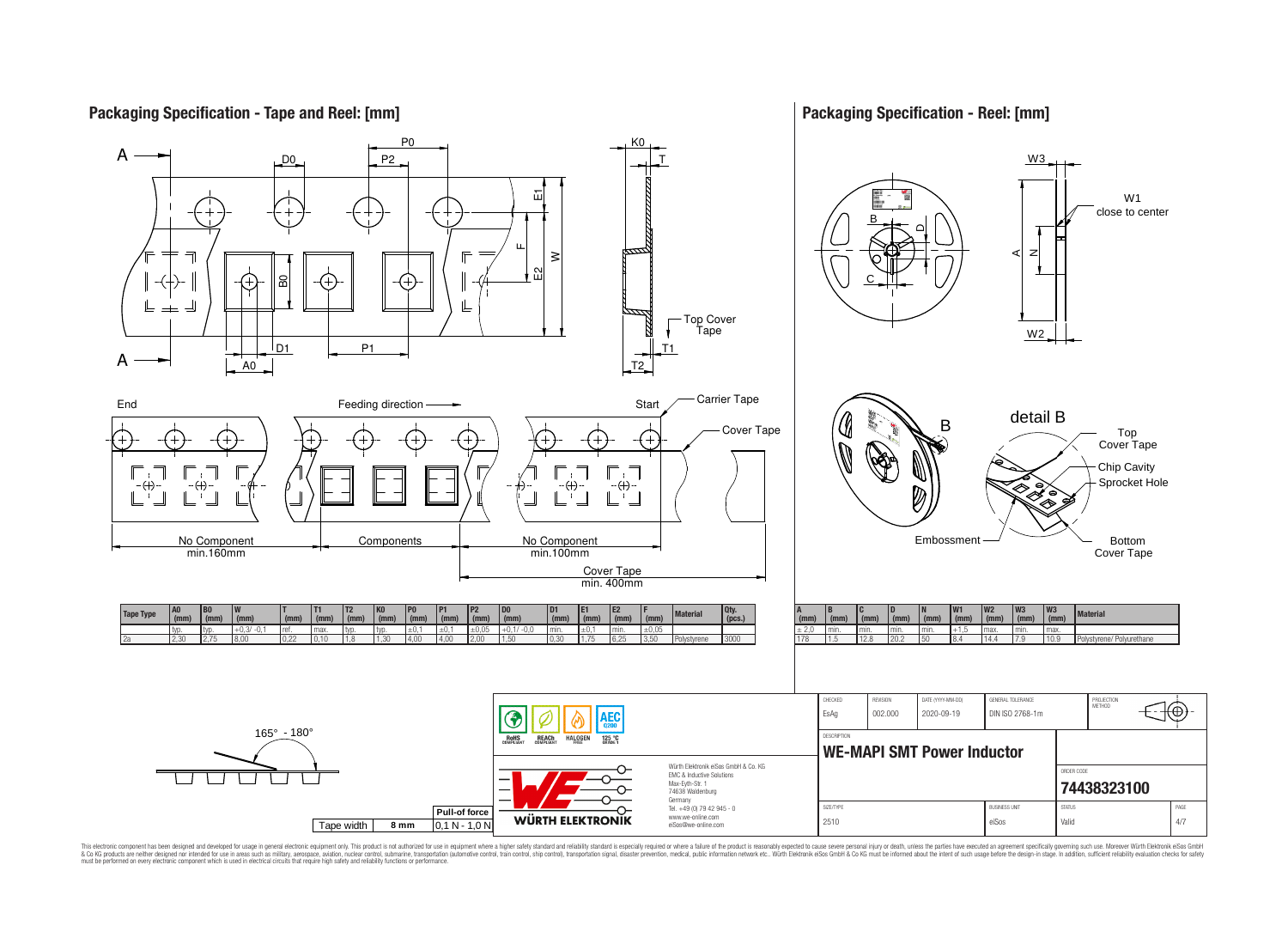# **Classification Reflow Profile for SMT components:**



# **Classification Reflow Soldering Profile:**

| <b>Profile Feature</b>                             |                    | <b>Value</b>                     |
|----------------------------------------------------|--------------------|----------------------------------|
| <b>Preheat Temperature Min</b>                     | <sup>I</sup> s min | 150 °C                           |
| <b>Preheat Temperature Max</b>                     | <sup>I</sup> s max | 200 °C                           |
| Preheat Time $t_s$ from $T_{s min}$ to $T_{s max}$ | $t_{\rm s}$        | $60 - 120$ seconds               |
| Ramp-up Rate $(T_1$ to $T_p$ )                     |                    | 3 °C/ second max.                |
| <b>Liquidous Temperature</b>                       | Ь.                 | 217 °C                           |
| Time $t_i$ maintained above $T_i$                  | կ                  | $60 - 150$ seconds               |
| Peak package body temperature                      | l n                | $T_p \leq T_c$ , see Table below |
| Time within 5°C of actual peak<br>temperature      | $t_{p}$            | $20 - 30$ seconds                |
| Ramp-down Rate $(T_p$ to $T_1$ )                   |                    | $6^{\circ}$ C/ second max.       |
| Time 25°C to peak temperature                      |                    | 8 minutes max.                   |

refer to IPC/ JEDEC J-STD-020E

Make sure that you use the correct thickness of solder paste to avoid an insufficient soldering result. We recommend 100µm solder paste as a reference.

# **Package Classification Reflow Temperature (T<sup>c</sup> ):**

| <b>Properties</b>                                                    | Volume mm <sup>3</sup><br>< 350 | Volume mm <sup>3</sup><br>350-2000 | Volume mm <sup>3</sup><br>>2000 |
|----------------------------------------------------------------------|---------------------------------|------------------------------------|---------------------------------|
| <b>PB-Free Assembly   Package Thickness  </b><br>$< 1.6$ mm          | 260 °C                          | 260 °C                             | 260 °C                          |
| <b>PB-Free Assembly   Package Thickness  </b><br>$1.6$ mm $- 2.5$ mm | 260 °C                          | 250 °C                             | 245 °C                          |
| <b>PB-Free Assembly   Package Thickness  </b><br>$\geq$ 2.5 mm       | 250 °C                          | 245 °C                             | 245 °C                          |

refer to IPC/ JEDEC J-STD-020E

| AEC<br><b>REACH</b><br>COMPLIANT<br><b>HALOGEN</b><br><b>ROHS</b><br>COMPLIANT<br>125 °C |                                                                                                                     | CHECKED<br>EsAq                                  | REVISION<br>002.000 | DATE (YYYY-MM-DD)<br>2020-09-19 | GENERAL TOLERANCE<br>DIN ISO 2768-1m |                        | PROJECTION<br>METHOD | ⊕            |  |
|------------------------------------------------------------------------------------------|---------------------------------------------------------------------------------------------------------------------|--------------------------------------------------|---------------------|---------------------------------|--------------------------------------|------------------------|----------------------|--------------|--|
|                                                                                          |                                                                                                                     | DESCRIPTION<br><b>WE-MAPI SMT Power Inductor</b> |                     |                                 |                                      |                        |                      |              |  |
|                                                                                          | Würth Flektronik eiSos GmbH & Co. KG<br>EMC & Inductive Solutions<br>Max-Eyth-Str. 1<br>74638 Waldenburg<br>Germany |                                                  |                     |                                 |                                      | ORDER CODE             | 74438323100          |              |  |
| WÜRTH ELEKTRONIK                                                                         | Tel. +49 (0) 79 42 945 - 0<br>www.we-online.com<br>eiSos@we-online.com                                              | SIZE/TYPE<br>2510                                |                     |                                 | <b>BUSINESS UNIT</b><br>eiSos        | <b>STATUS</b><br>Valid |                      | PAGE<br>.5/7 |  |

This electronic component has been designed and developed for usage in general electronic equipment only. This product is not authorized for subserved requipment where a higher selection equipment where a higher selection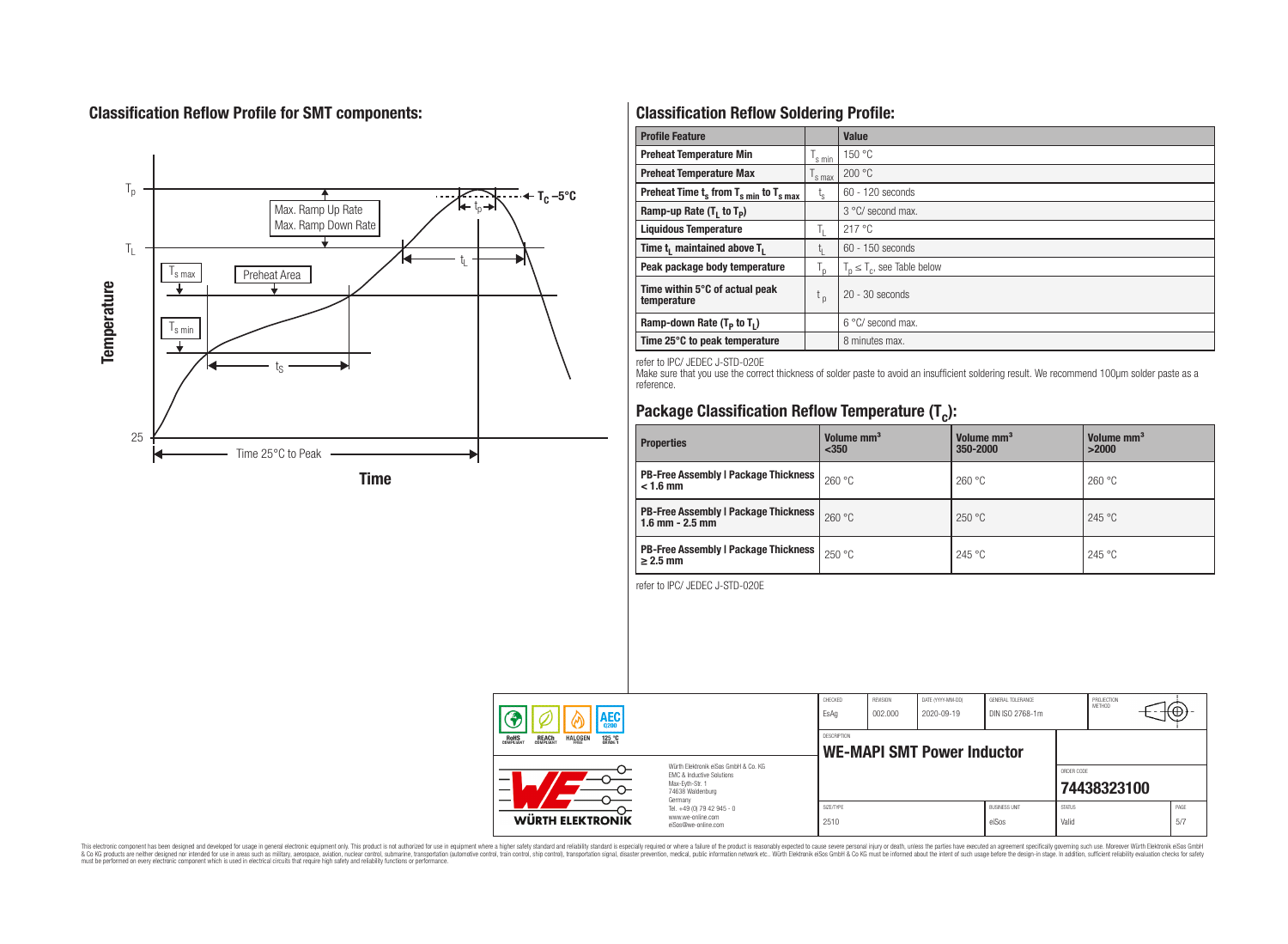# **Cautions and Warnings:**

### **The following conditions apply to all goods within the product series of WE-MAPI of Würth Elektronik eiSos GmbH & Co. KG:**

#### **General:**

- This electronic component was designed and manufactured for use in general electronic equipment.
- Würth Elektronik must be asked for written approval (following the PPAP procedure) before incorporating the components into any equipment in fields such as military, aerospace, aviation, nuclear control, submarine, transportation (automotive control, train control, ship control), transportation signal, disaster prevention, medical, public information network, etc. where higher safety and reliability are especially required and/or if there is the possibility of direct damage or human injury.
- Electronic components that will be used in safety-critical or high-reliability applications, should be pre-evaluated by the customer.
- The component is designed and manufactured to be used within the datasheet specified values. If the usage and operation conditions specified in the datasheet are not met, the wire insulation may be damaged or dissolved.
- Do not drop or impact the components, the component may be damaged.
- Würth Elektronik products are qualified according to international standards, which are listed in each product reliability report. Würth Elektronik does not guarantee any customer qualified product characteristics beyond Würth Elektroniks' specifications, for its validity and sustainability over time.
- The customer is responsible for the functionality of their own products. All technical specifications for standard products also apply to customer specific products.

### **Product specific:**

#### **Soldering:**

- The solder profile must comply with the technical product specifications. All other profiles will void the warranty.
- All other soldering methods are at the customers' own risk.
- To improve the solderability of bottom termination components please refer to appnote ANP036 on our homepage.
- Make sure that you use the correct thickness of solder paste to avoid an insufficient soldering result. We recommend 100µm solder paste as a reference.

### **Cleaning and Washing:**

• Washing agents used during the production to clean the customer application may damage or change the characteristics of the wire insulation, marking or plating. Washing agents may have a negative effect on the long-term functionality of the product.

#### **Potting:**

• If the product is potted in the costumer application, the potting material may shrink or expand during and after hardening. Shrinking could lead to an incomplete seal, allowing contaminants into the core. Expansion could damage the components. We recommend a manual inspection after potting to avoid these effects.

#### **Storage Conditions:**

- A storage of Würth Electronik products for longer than 12 months is not recommended. Within other effects, the terminals may suffer degradation, resulting in bad solderability. Therefore, all products shall be used within the period of 12 months based on the day of shipment.
- Do not expose the components to direct sunlight.
- The storage conditions in the original packaging are defined according to DIN EN 61760-2.
- The storage conditions stated in the original packaging apply to the storage time and not to the transportation time of the components.

#### **Handling:**

- Violation of the technical product specifications such as exceeding the nominal rated current will void the warranty.
- Applying currents with audio-frequency signals may result in audible noise due to the magnetostrictive material properties.
- The temperature rise of the component must be taken into consideration. The operating temperature is comprised of ambient temperature and temperature rise of the component.The operating temperature of the component shall not exceed the maximum temperature specified.

These cautions and warnings comply with the state of the scientific and technical knowledge and are believed to be accurate and reliable. However, no responsibility is assumed for inaccuracies or incompleteness.

| AEC<br>125 °C<br><b>ROHS</b><br>COMPLIANT<br><b>REACH</b><br>COMPLIANT<br><b>HALOGEN</b> |                                                                                                                                                                                               | CHECKED<br>EsAq                                  | <b>REVISION</b><br>002.000 | DATE (YYYY-MM-DD)<br>2020-09-19 | GENERAL TOLERANCE<br>DIN ISO 2768-1m |                        | PROJECTION<br>METHOD |  | ťΦ          |
|------------------------------------------------------------------------------------------|-----------------------------------------------------------------------------------------------------------------------------------------------------------------------------------------------|--------------------------------------------------|----------------------------|---------------------------------|--------------------------------------|------------------------|----------------------|--|-------------|
|                                                                                          |                                                                                                                                                                                               | DESCRIPTION<br><b>WE-MAPI SMT Power Inductor</b> |                            |                                 |                                      |                        |                      |  |             |
|                                                                                          | Würth Flektronik eiSos GmbH & Co. KG<br>FMC & Inductive Solutions<br>Max-Eyth-Str. 1<br>74638 Waldenburg<br>Germany<br>Tel. +49 (0) 79 42 945 - 0<br>www.we-online.com<br>eiSos@we-online.com |                                                  |                            |                                 |                                      | ORDER CODE             | 74438323100          |  |             |
| WÜRTH ELEKTRONIK                                                                         |                                                                                                                                                                                               | SIZE/TYPE<br>2510                                |                            |                                 | <b>BUSINESS UNIT</b><br>eiSos        | <b>STATUS</b><br>Valid |                      |  | PAGE<br>6/7 |

This electronic component has been designed and developed for usage in general electronic equipment only. This product is not authorized for use in equipment where a higher safety standard and reliability standard si espec & Ook product a label and the membed of the seasuch as marked and as which such a membed and the such assume that income in the seasuch and the simulation and the such assume that include to the such a membed and the such